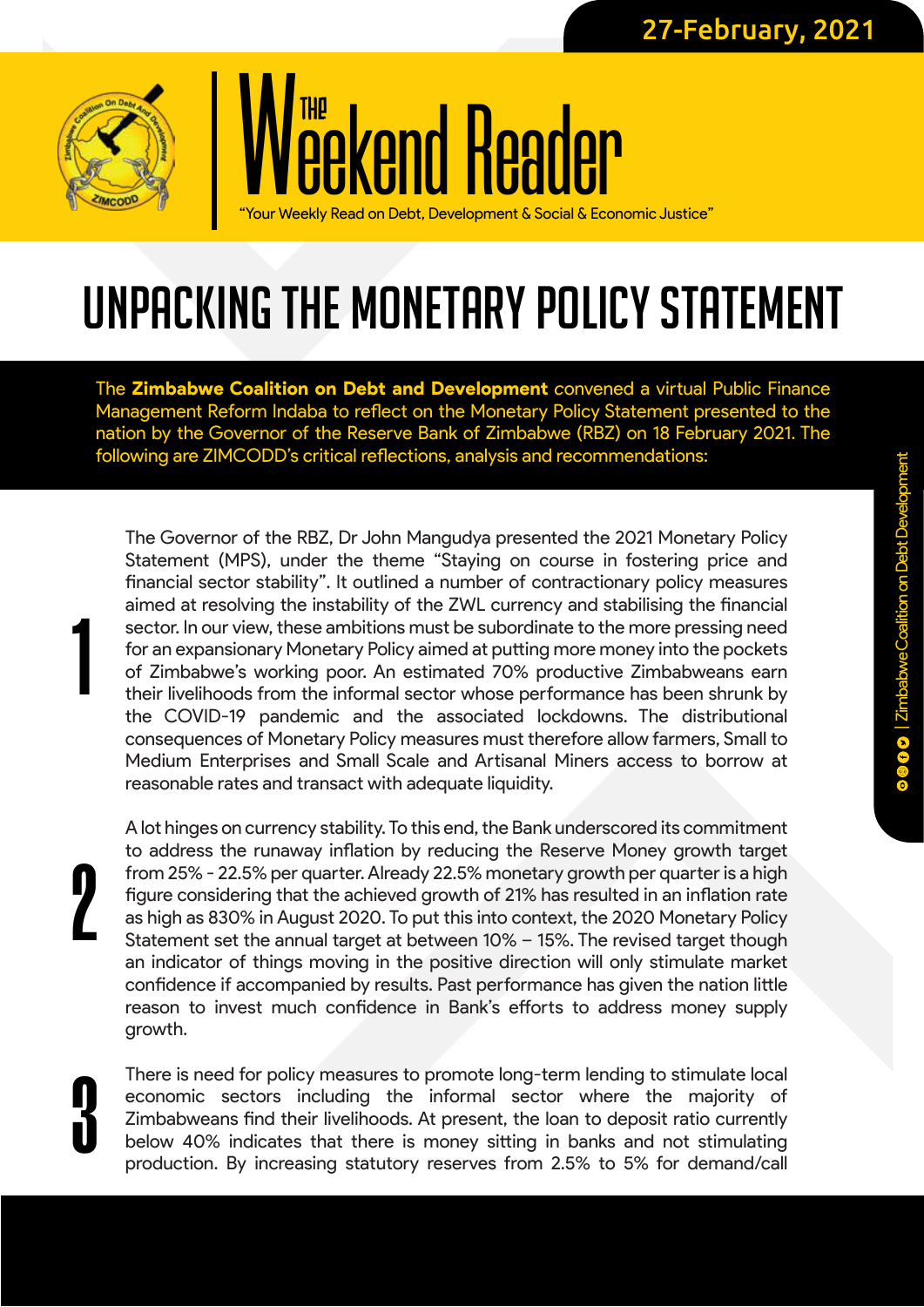deposits and maintain the statutory reserve for time deposit at 2.5% the MPS effectively reduces the pool of available loanable funds to support economic stimulus. This does not imply that most productive actors have either the capacity or requirements to take on new debt as many do not, however there is urgent need for more innovative measures to inject liquidity in the economy and provide working capital.

The MPS efforts to fix money supply growth counteract the urgent need for economic stimulus to jumpstart the economy and ease the transition from lockdown. Increases to the bank policy rate for overnight lending from 30% to 40%, and the medium-term lending rate for the productive sector from 25% to 30% inadvertently make it more difficult to access liquidity on the local market. These measures by making the cost of borrowing more punitive are expected to tighten local currency liquidity in the market and discourage speculative borrowing. The negative side effects of these measure will result in a stalled economic rebound as many companies will struggle to access capital for production. In-turn many households and local businesses will be forced to resort to exploitative debt arrangements through poorly regulated or unregistered loan companies thus expanding an already worrisome local debt crisis.

Long overdue directive for banking institutions to pay interest on deposits must be accompanied by stronger regulation and consumer protection mechanisms to regulate banking and mobile banking transaction charges. The MPS rightly compels banks to pay interest on deposits as a way of building confidence in the local currency and in compliance with the Banking (Savings Interest Rates) Regulations, SI 65A of 2020, which requires every banking institution to pay interest on all type of deposits. However, the obtaining inflationary environment defies negative interest on deposits. Also, the inflationary pressures on static salaries and low incomes discourages saving and incentivises the preference for remuneration and payments in the more stable US Dollars.

*6*

*4*

*5*

The gap between the formal and informal exchange rates currently estimated at 40% is a worrisome indicator of the limitations of the Foreign Currency Auction System. However, to its credit, the Auction System has doubled the amount of foreign currency allocated from about \$15 million in June 2020 to US\$30 million January 2021. Several gaps including reducing the time it takes to access the foreign currency require attention. So too does the need for meaningful deterrents against companies selling money accessed at lower rates on the Auction at higher rates on the informal market. The 40% export surrender requirement, 20% domestic foreign exchange sales proceeds surrender requirement and 15% foreign exchange contribution from the fiscus outlined in MPS are a welcome boost to the Auction System.